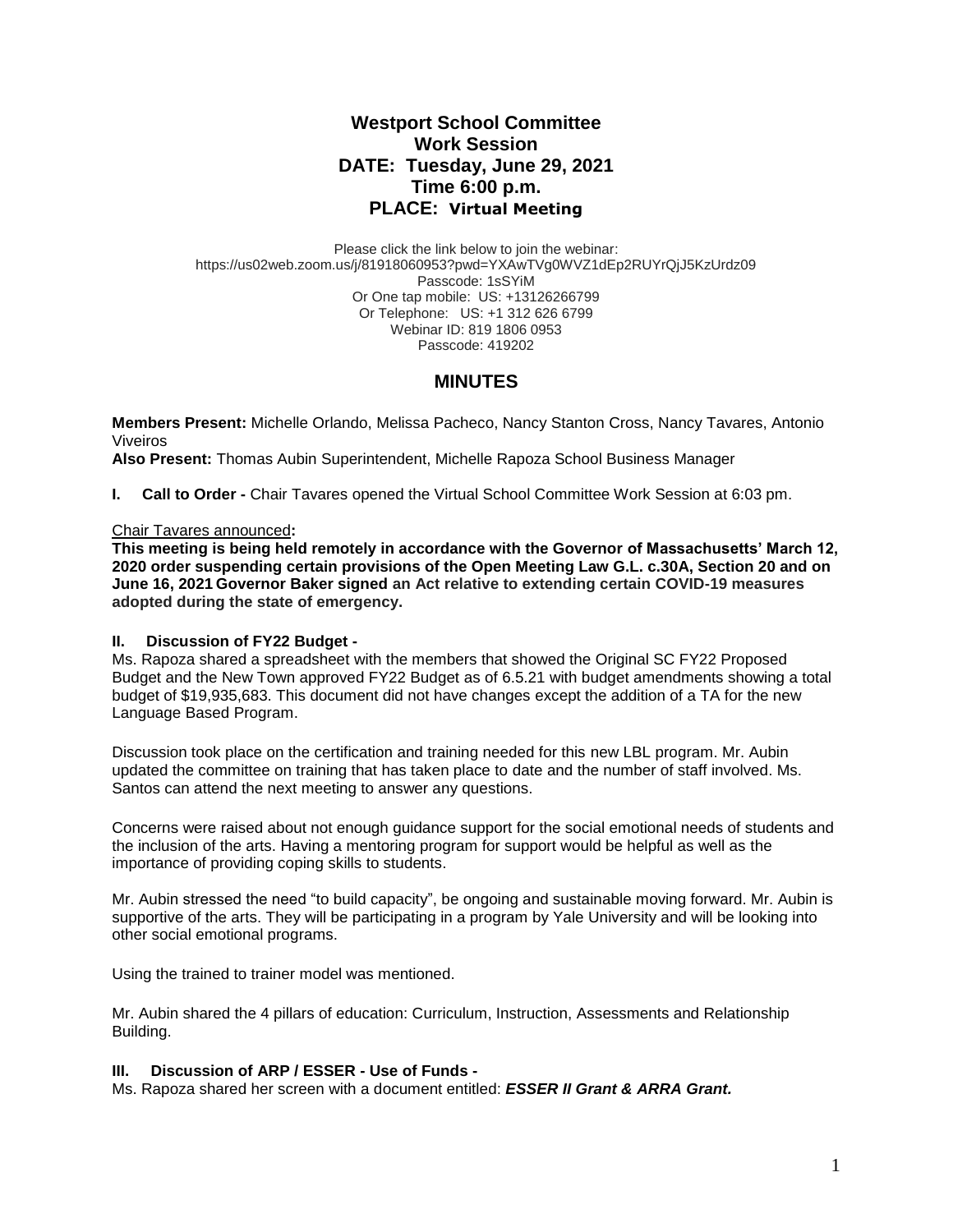Ms. Rapoza would like to focus on the *ESSER II grant* since it is due by July 31, 2021. The ARRA Grant is due in October 2021 and a task force with stakeholder groups need to be formed.

#### Items covered under the discussion included:

Wi-Fi MAC and WES, 40 Interactive TV's, WES Playground, 50 laptops, social emotional Ruler Training, stipends for Ruler Training, tent rental, Valtran storage container, Verizon cell phones, PPE supplies, data team stipends IReady Rev, Diagnostic Software IReady, DocuSign Forms Online Zoom, ASPEN software, custodians 1.5, nurses COVID tracing, outdoor furniture new middle HS, WES landscaping upgrade, and transportation hazard pay.

#### Items to be looked at after discussion took place:

Purchasing laptops under a pre-pay agreement as well as rolling the purchase of laptops out over several years instead of buying them all at once.

Checking on a music storage container in lieu of Valtran storage.

Using ESSER III funds for certain items such as nurses cell phones instead of ESSER II funds.

Confirm the amount of funds used for nurse's phones and phone lease plans.

Consolidate a line item for contact tracing COVID related health issues and place items such as cell phone use by nurses, cell plans, Verizon, contact tracing.

Create a line item budget for PPE supplies in the amount of \$50,000 - Ms. Ouellette.

Get additional information on data team stipends and diagnostic software.

Going to the School Building Committee to use funds from the school building project for outdoor courtyard furniture in two locations.

Get an estimate for cameras from Mr. Tomah.

#### 3 items were listed under notes:

1. New Driveway - CIPC - \$750,000

2. Removal of MAC Pods \$200,000 - Mr. Aubin informed everyone the pods cost \$80,000 per year. Pods cost \$375,000 to purchase outright and this item could be put on a CIPC funding request. No CIPC funds can be used for pod removal. It was noted the pods need work.

Discussion on using these pods for another program, for district administration and having them as a fall back plan took place. Removing the pods to make room for additional healthy learning space/multi-use space by building a modular building instead was mentioned as an alternative.

#### 3. New signage for WES/HR Documents Online

#### *(Ms. Pacheco left here at 7:50 pm.)*

ESSER III funds - Mr. Aubin will begin working on communication in the form of an FAQ to gather community input on ESSER III funding so they can be ready for the October deadline. Ms. Stanton Cross and Ms. Orlando will organize some dates to hold public hearings.

Next Meeting: July 8, 2021 at 7:30 am. Closing of the books and approval of Superintendent evaluation.